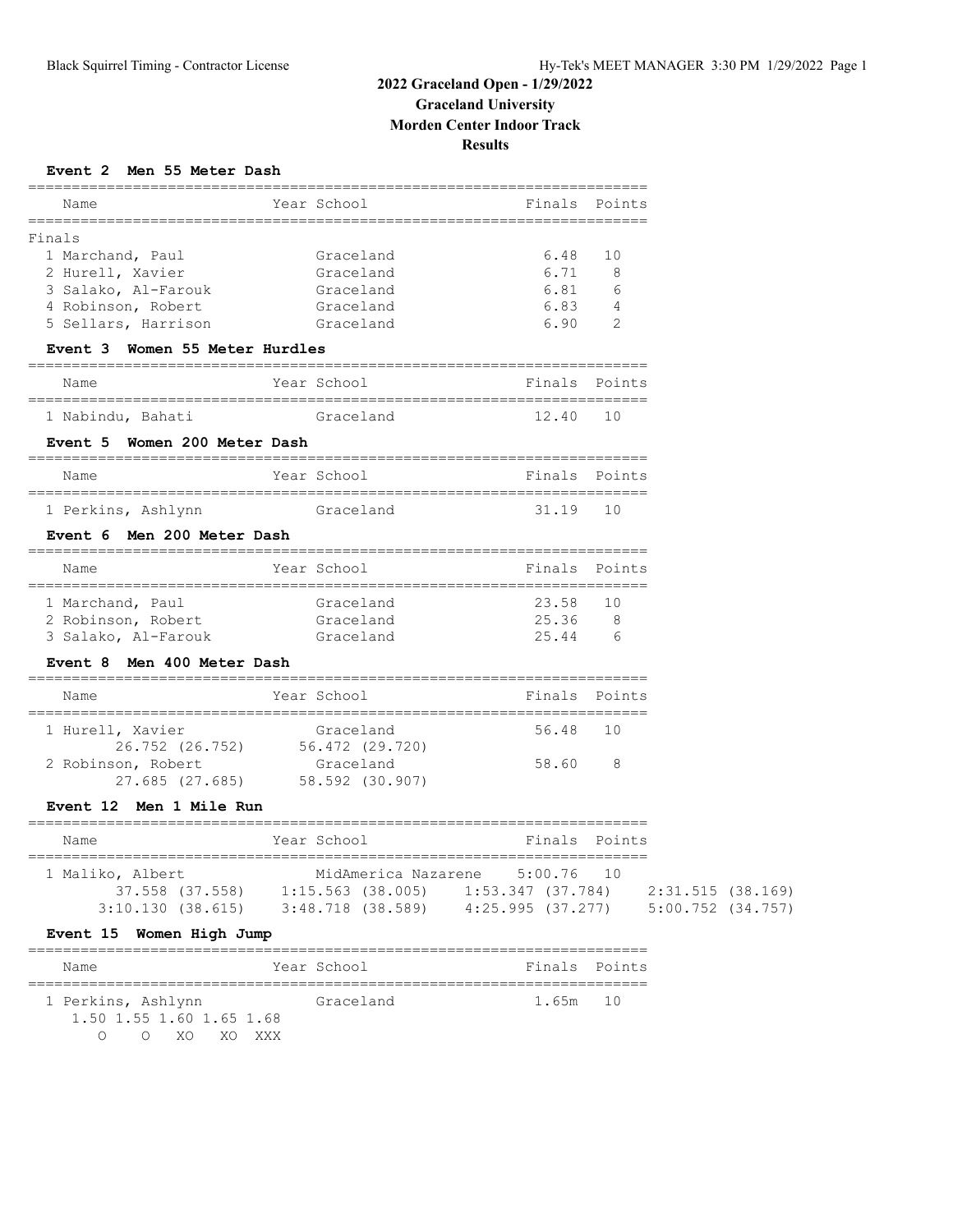# **2022 Graceland Open - 1/29/2022**

**Graceland University**

**Morden Center Indoor Track**

**Results**

|                                     | Event 15 Women High Jump           |            |            |
|-------------------------------------|------------------------------------|------------|------------|
| 2 Perkins, Keagan                   |                                    | Graceland  | 7<br>1.50m |
| 1.45 1.50 1.55                      |                                    |            |            |
| XXO XXX<br>∩<br>2 Gilliland, Sidney |                                    | Graceland  | 7<br>1.50m |
| 1.45 1.50 1.55                      |                                    |            |            |
| $\bigcirc$                          | XO XXX                             |            |            |
| 4 Nabindu, Bahati                   |                                    | Graceland  | 1.25m      |
|                                     | 1.00 1.05 1.10 1.15 1.20 1.25 1.30 |            |            |
| Ω                                   | $\Omega$<br>∩                      | XXO<br>XXX |            |

## **Event 19 Women Long Jump**

| Name               | Year School                                     | Finals Points |  |
|--------------------|-------------------------------------------------|---------------|--|
| 1 Perkins, Ashlynn | Graceland<br>FOUL 4.64m FOUL 2.96m 4.29m FOUL   | 4.64m 10      |  |
| 2 Nabindu, Bahati  | Graceland<br>FOUL 4.28m 3.97m 3.95m 4.33m 4.10m | $4.33m$ 8     |  |

# **Event 20 Men Long Jump**

| Name                                                                                      | Year School | Finals Points |                         |
|-------------------------------------------------------------------------------------------|-------------|---------------|-------------------------|
| 1 Marchand, Paul                                                                          | Graceland   | 6.74m 10      |                         |
| FOUL FOUL 6.71m FOUL 6.46m 6.74m<br>2 Hurell, Xavier<br>5.88m FOUL FOUL 5.56m 5.52m 5.53m | Graceland   | 5.88m         | $\overline{\mathbf{R}}$ |

### **Event 30 Women Pole Vault**

| Name                                                 | Year School | Finals Points |   |
|------------------------------------------------------|-------------|---------------|---|
| 1 Guerrero, Suzanne<br>2.97 3.12 3.42<br>O XXO XO    | Graceland   | $3.42m$ 10    |   |
| 2 Martin, Katlin<br>2.67 2.82 2.97 3.12<br>XΟ<br>XXX | Graceland   | 2.97m         | 8 |

# **Event 33 Men Distance Medley**

| Finals Points<br>School<br>1 Graceland 'A'<br>$11:43.75$ 10<br>1) Kipkosqei, Elvis<br>2) Royer, Nathan<br>3) Anderson, Peyton<br>4) Harder, Logan<br>$3:48.872$ $(3:48.872)$ $4:42.649$ $(53.777)$ $6:53.661$ $(2:11.012)$ $11:43.746$ $(4:50.085)$<br>$11:50.68$ 8<br>2 Graceland 'B'<br>1) Flickinger, Jack<br>2) Jensen, Kade<br>3) Colyer, Andrew<br>4) Grover, Zach<br>$3:50.389$ $(3:50.389)$<br>4:45.326 (54.937) 6:51.956 (2:06.630) 11:50.679 (4:58.724) |  |
|-------------------------------------------------------------------------------------------------------------------------------------------------------------------------------------------------------------------------------------------------------------------------------------------------------------------------------------------------------------------------------------------------------------------------------------------------------------------|--|
|                                                                                                                                                                                                                                                                                                                                                                                                                                                                   |  |
|                                                                                                                                                                                                                                                                                                                                                                                                                                                                   |  |
|                                                                                                                                                                                                                                                                                                                                                                                                                                                                   |  |
|                                                                                                                                                                                                                                                                                                                                                                                                                                                                   |  |
|                                                                                                                                                                                                                                                                                                                                                                                                                                                                   |  |
|                                                                                                                                                                                                                                                                                                                                                                                                                                                                   |  |
|                                                                                                                                                                                                                                                                                                                                                                                                                                                                   |  |
|                                                                                                                                                                                                                                                                                                                                                                                                                                                                   |  |
|                                                                                                                                                                                                                                                                                                                                                                                                                                                                   |  |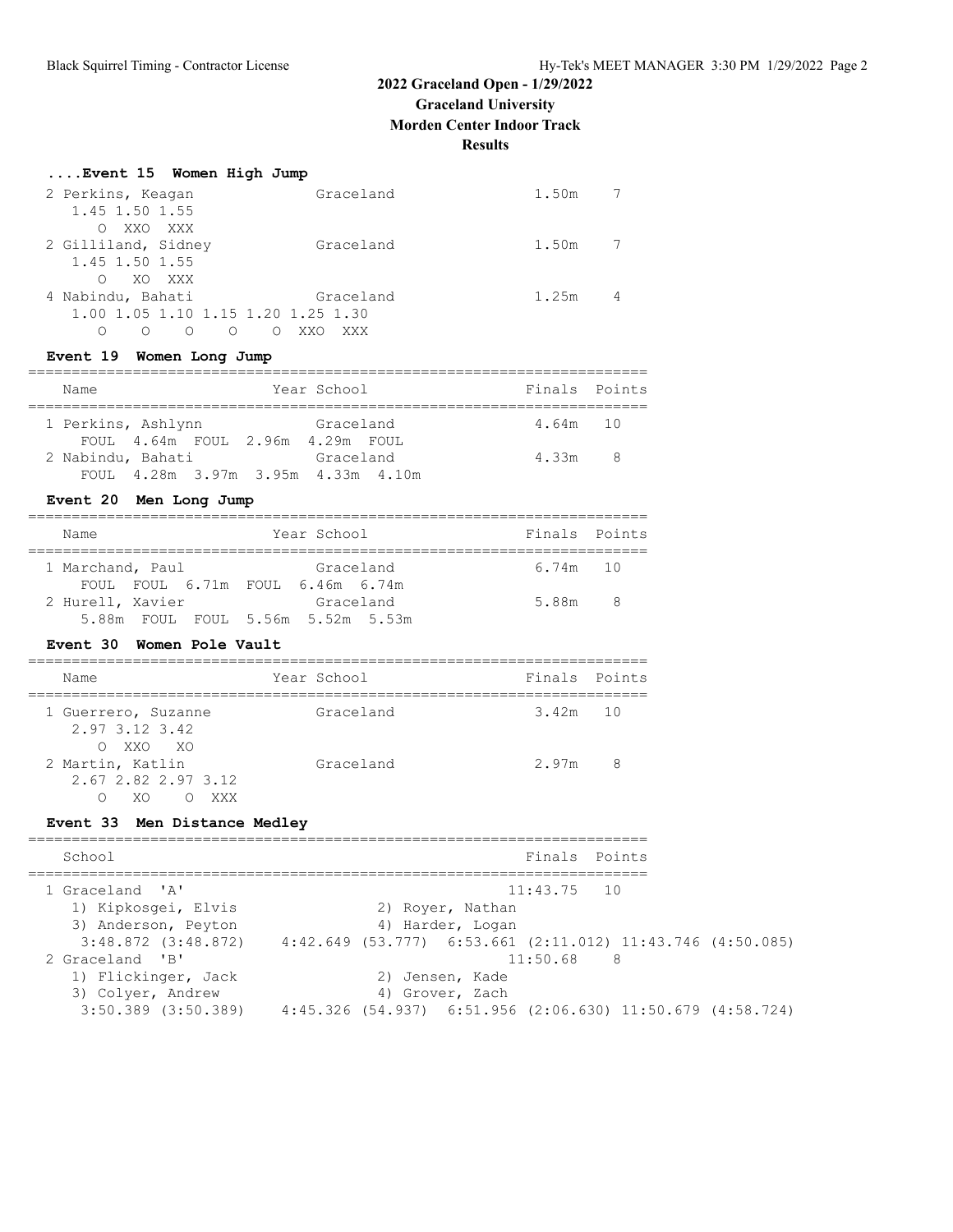# **2022 Graceland Open - 1/29/2022**

**Graceland University**

**Morden Center Indoor Track**

**Results**

#### **Event 41 Women 3000 Meter Race Walk**

| Name                                                                                | _____________________                                                                           | Year School                    | Finals Points |  |
|-------------------------------------------------------------------------------------|-------------------------------------------------------------------------------------------------|--------------------------------|---------------|--|
| 1 Congrove, Savannah Mastings 16:12.23 10                                           |                                                                                                 |                                |               |  |
|                                                                                     | $1:01.054$ $(1:01.054)$ $2:02.721$ $(1:01.667)$ $3:05.123$ $(1:02.402)$ $4:08.076$ $(1:02.954)$ |                                |               |  |
|                                                                                     | $5:11.271$ $(1:03.195)$ $6:15.268$ $(1:03.997)$ $7:19.596$ $(1:04.329)$ $8:24.511$ $(1:04.915)$ |                                |               |  |
| 9:30.196 (1:05.685) 10:36.669 (1:06.474) 11:43.021 (1:06.352) 12:50.829 (1:07.809)  |                                                                                                 |                                |               |  |
| 13:58.871 (1:08.042) 15:06.943 (1:08.072) 16:12.226 (1:05.284)                      |                                                                                                 |                                |               |  |
| 2 Kambeitz, Mikayla                                                                 |                                                                                                 | MidAmerica Nazarene 18:46.05 8 |               |  |
|                                                                                     | $1:08.084$ (1:08.084) 2:20.143 (1:12.059) 3:34.226 (1:14.084) 4:49.789 (1:15.564)               |                                |               |  |
| $6:05.836$ (1:16.047) 7:20.168 (1:14.332) 8:32.064 (1:11.897) 9:47.499 (1:15.435)   |                                                                                                 |                                |               |  |
| 11:07.444 (1:19.945) 12:27.294 (1:19.850) 13:44.374 (1:17.080) 15:03.624 (1:19.250) |                                                                                                 |                                |               |  |
| $16:21.976$ $(1:18.352)$ $17:36.761$ $(1:14.785)$ $18:46.043$ $(1:09.282)$          |                                                                                                 |                                |               |  |
|                                                                                     |                                                                                                 |                                |               |  |
|                                                                                     | $1:11.271$ $(1:11.271)$ $2:24.908$ $(1:13.637)$ $3:40.701$ $(1:15.794)$ $4:57.929$ $(1:17.229)$ |                                |               |  |
| 6:16.021 (1:18.092) 7:33.666 (1:17.645) 8:52.083 (1:18.417) 10:12.791 (1:20.709)    |                                                                                                 |                                |               |  |
| 11:34.281 (1:21.490) 12:56.531 (1:22.250) 14:18.388 (1:21.857) 15:39.406 (1:21.019) |                                                                                                 |                                |               |  |
| $16:59.451$ $(1:20.045)$ $18:18.008$ $(1:18.557)$ $19:34.671$ $(1:16.664)$          |                                                                                                 |                                |               |  |
| 4 DiPentino, Tristyn                                                                |                                                                                                 | Hastings                       | $20:17.51$ 4  |  |
|                                                                                     | 1:10.333 (1:10.333) 2:24.248 (1:13.915) 3:40.166 (1:15.919) 4:57.689 (1:17.524)                 |                                |               |  |
| 6:15.801 (1:18.112) 7:34.294 (1:18.494) 8:55.734 (1:21.440) 10:27.269 (1:31.535)    |                                                                                                 |                                |               |  |
| 11:58.139 (1:30.870) 13:20.924 (1:22.785) 14:45.564 (1:24.640) 16:12.938 (1:27.374) |                                                                                                 |                                |               |  |
| 17:38.193 (1:25.255) 18:58.448 (1:20.255) 20:17.501 (1:19.054)                      |                                                                                                 |                                |               |  |
| 5 Sorenson, Lainey MidAmerica Nazarene 27:03.75 2                                   |                                                                                                 |                                |               |  |
|                                                                                     | 1:46.344 (1:46.344) 3:37.789 (1:51.445) 5:26.443 (1:48.654) 7:17.281 (1:50.839)                 |                                |               |  |
|                                                                                     | 9:05.139 (1:47.859) 10:57.838 (1:52.699) 12:47.116 (1:49.279) 14:37.479 (1:50.364)              |                                |               |  |
| 16:27.243 (1:49.764) 18:10.613 (1:43.370) 19:56.349 (1:45.737) 21:43.849 (1:47.500) |                                                                                                 |                                |               |  |
| 23:33.886 (1:50.037) 25:18.813 (1:44.927) 27:03.741 (1:44.929)                      |                                                                                                 |                                |               |  |

#### **Event 42 Men 3000 Meter Race Walk**

| Name              | Year School |                                                                                                 | Finals Points |  |
|-------------------|-------------|-------------------------------------------------------------------------------------------------|---------------|--|
| 1 Karpilo, Joseph |             | Benedictine (Kan.) 19:17.20 10                                                                  |               |  |
|                   |             | $1:01.004$ $(1:01.004)$ $2:07.649$ $(1:06.645)$ $3:20.784$ $(1:13.135)$ $4:36.453$ $(1:15.669)$ |               |  |
|                   |             | 5:55.554 (1:19.102) 7:15.148 (1:19.594) 8:33.853 (1:18.705) 9:55.264 (1:21.412)                 |               |  |
|                   |             | $11:17.159$ (1:21.895) 12:39.638 (1:22.479) 14:00.324 (1:20.687) 15:22.406 (1:22.082)           |               |  |
|                   |             | $16:45.184$ $(1:22.779)$ $18:04.233$ $(1:19.049)$ $19:17.198$ $(1:12.965)$                      |               |  |
|                   |             |                                                                                                 |               |  |

#### **Event 43 Women 600 Meter Run**

| Name                                           | Year School | Finals Points |   |
|------------------------------------------------|-------------|---------------|---|
| 1 Perkins, Ashlynn<br>$1:10.823$ $(1:10.823)$  | Graceland   | $1:47.78$ 10  |   |
| 2 Fisher, Mickenzie<br>$1:20.068$ $(1:20.068)$ | Graceland   | 2:06.41       | 8 |
| 3 Nabindu, Bahati<br>$1:22.875$ $(1:22.875)$   | Graceland   | 2:16.99       | 6 |

#### **Event 46 Men 1000 Meter Run**

| Name | Year School | Finals Points |  |  |  |
|------|-------------|---------------|--|--|--|
|      |             |               |  |  |  |